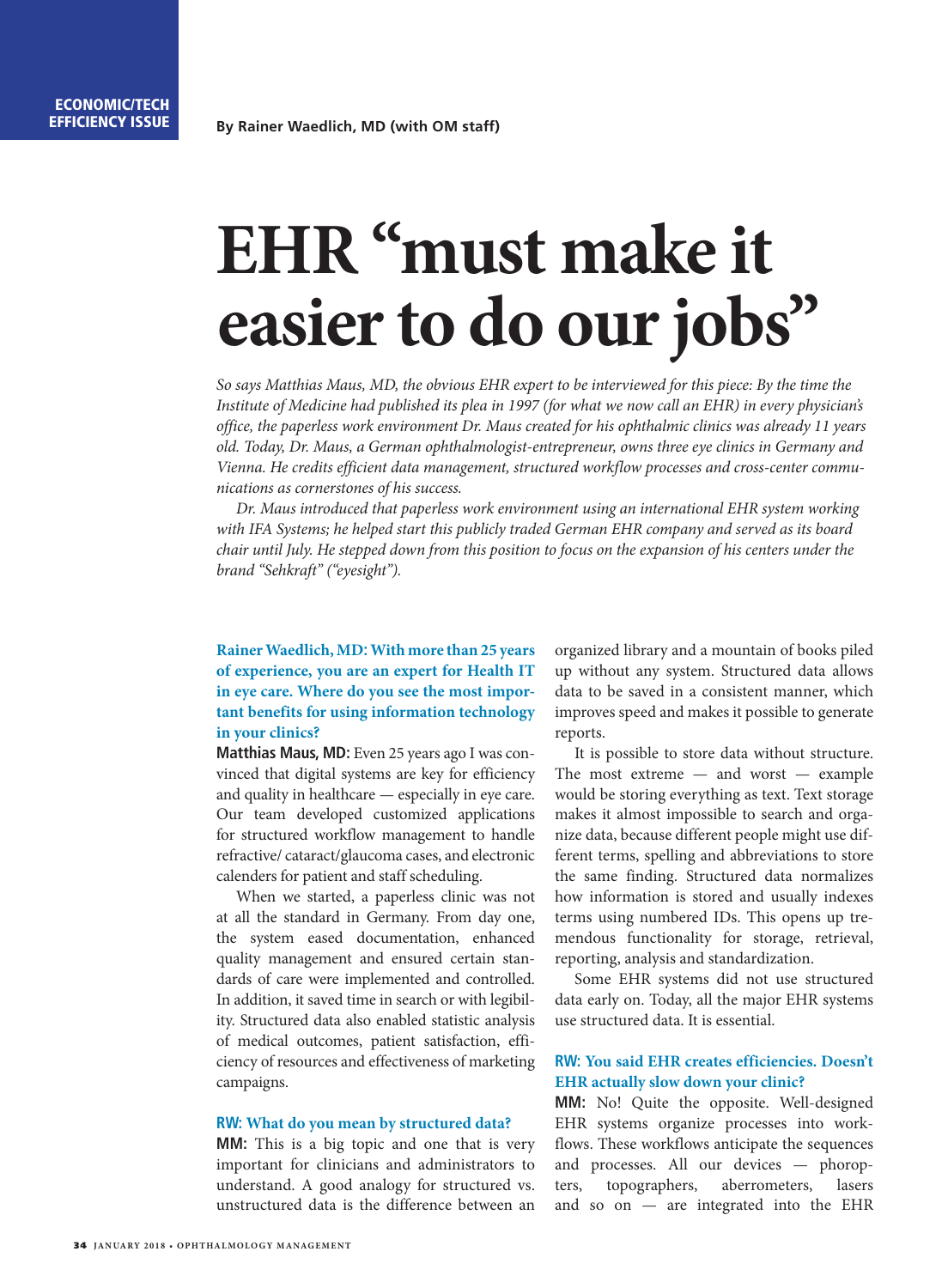.<br>Silj bermirkis his deko is mis ip eren tils edir af, o pipatim, is pot af o prop in dengaj kalendari iti penumbatan da<br>Gali A.Lipta Halpinada Internetia tint pindap (71.b)

m المنافذات

the Diecleon for Use and Operator's himself for a complete lating of had select very lay.



a bu salaw

## Visit the Virtual Extension of ohthalmology's Leading Practice snagement Publication for…

## Searchable Article Archives

This Month's Features **Exclusive Videos & Digital Supplements Upcoming Events/Seminars** E-newsletter Archives & Subscriptions **Subscription Management Portal** Annual Diagnostic Instrument Buying Guide OphthalmicASC aupplement *<u>afmore</u>* 

www.ophthalmologymanagement.com

Enhancing outcomes. Advancing your practice.

system. So, once the examiner clicks "save," the data are transferred to the record and are available at the next station in the process. When it comes time for surgery, I can see all the exams in one place and automatically transfer the treatment to the laser. This saves a great deal of time and largely eliminates the potential for human error.

Our billing system is similarly integrated, of course, so those processes become automated. Also, we can follow how much time each step is taking along the way and streamline the process.

## **RW: Where and how did you experience the challenges?**

**MM:** When we started it was rather easy to organize our eye care office for me and five staff members. Today we are 12 doctors and over 60 staff members — this changed the organizational and clinical requirements drastically. We needed to change and adapt our digital workflows continuously, and we needed to add more structured data items to our electronic health record systems to capture crucial pieces of information. Such additional items include documentation of patient communication and education, picklists for lens types, and the chronological order of diagnostics for each examination type.

We moved from an "everybody can work at every position" management style to dedicated cataract and refractive teams each with their own rules and procedures. Those rules and procedures were implemented in our system, and now enable even members from a different team to treat the patient consistently and without any reduction in quality.

We integrated an internal communication toolkit to manage projects, share calendars, and host all our rules and procedures for training and quality management. The tool, medikit, is cloud-based and is accessible from smartphones and workstations. The tool greatly enhances our ability to identify bottlenecks and manage suggestions and improvements.

We evaluate patient feedback using electronic questionaires which measure perceptions of outcomes and experiences — from wait times to staff interactions.

We follow the principles of continued improvements, such as Kaizen. In monthly team meetings, we review our statistics, complaints, and suggestions, and we make small improvement steps continuously. Change management is much smoother this way as changes can be easily implemented into the software and are accessible to every staff member instantly.

## **RW: What are the critical criteria for selecting the tools you are using?**

**MM:** Our information technology infrastructure is very flex-*Continued on page 57*